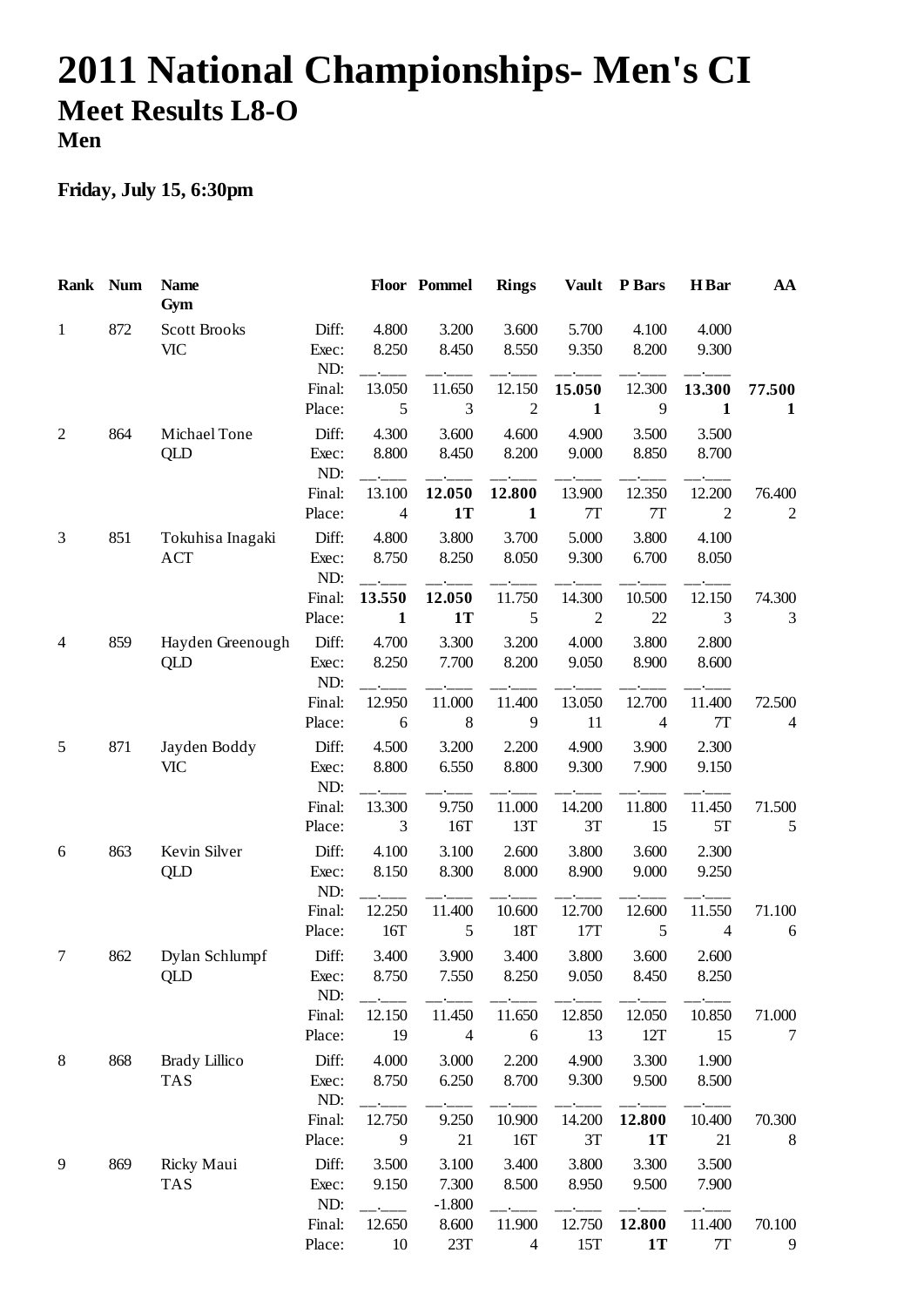| 10  | 866 | Timothy Wilson    | Diff:        | 3.900  | 3.400            | 3.200    | 4.900    | 2.800         | 2.600     |        |
|-----|-----|-------------------|--------------|--------|------------------|----------|----------|---------------|-----------|--------|
|     |     | QLD               | Exec:        | 8.550  | 7.000            | 8.200    | 8.950    | 9.250         | 8.600     |        |
|     |     |                   | ND:          |        |                  | $-1.500$ |          |               |           |        |
|     |     |                   | Final:       | 12.450 | 10.400           | 9.900    | 13.850   | 12.050        | 11.200    | 69.850 |
|     |     |                   | Place:       | 13     | 11T              | 21       | 9        | 12T           | 11        | 10     |
| 11  | 860 | Dylan Konners     | Diff:        | 4.300  | 3.100            | 4.500    | 3.800    | 3.700         | 2.200     |        |
|     |     | QLD               | Exec:        | 7.450  | 6.600            | 7.450    | 8.950    | 8.800         | 8.750     |        |
|     |     |                   | ND:          |        |                  |          |          |               |           |        |
|     |     |                   | Final:       | 11.750 | 9.700            | 11.950   | 12.750   | 12.500        | 10.950    | 69.600 |
|     |     |                   | Place:       | 21     | 18T              | 3        | 15T      | 6             | 14        | 11     |
| 12  | 870 | Kodee Voss        | Diff:        | 3.400  | 2.500            | 2.300    | 4.000    | 3.200         | 1.900     |        |
|     |     | <b>TAS</b>        | Exec:        | 9.200  | 7.550            | 8.900    | 8.950    | 8.750         | 8.650     |        |
|     |     |                   | ND:          |        |                  |          |          |               |           |        |
|     |     |                   | Final:       | 12.600 | 10.050           | 11.200   | 12.950   | 11.950        | 10.550    | 69.300 |
|     |     |                   | Place:       | 11     | 14               | 10T      | 12       | 14            | 17T       | 12     |
| 13  | 856 | Jordan Papandrea  | Diff:        | 4.300  | 2.700            | 2.900    | 3.800    | 3.500         | 2.700     |        |
|     |     | <b>NSW</b>        | Exec:        | 9.100  | 8.550            | 8.700    | 8.600    | 8.850         | 7.100     |        |
|     |     |                   | ND:          |        | $-1.500$         |          | $-0.100$ |               |           |        |
|     |     |                   | Final:       | 13.400 | 9.750            | 11.600   | 12.300   | 12.350        | 9.800     | 69.200 |
|     |     |                   | Place:       | 2      | 16T              | 7        | 21       | $7\mathrm{T}$ | 23        | 13     |
| 14  | 855 | Hugh Gabor        | Diff:        | 3.000  | 3.100            | 2.300    | 3.000    | 3.700         | 2.700     |        |
|     |     | <b>NSW</b>        | Exec:<br>ND: | 8.300  | 8.000            | 8.800    | 9.000    | 7.750         | 8.550     |        |
|     |     |                   | Final:       | 11.300 | 11.100           | 11.100   | 12.000   | 11.450        | 11.250    | 68.200 |
|     |     |                   | Place:       | 25     | $\boldsymbol{6}$ | 12       | 23       | 16T           | <b>9T</b> | 14     |
| 15  | 873 | Griffin James     | Diff:        | 4.600  | 3.200            | 2.200    | 4.700    | 3.600         | 2.900     |        |
|     |     | <b>VIC</b>        | Exec:<br>ND: | 7.650  | 7.850            | 7.300    | 9.250    | 7.100         | 7.550     |        |
|     |     |                   | Final:       | 12.250 | 11.050           | 9.500    | 13.950   | 10.700        | 10.450    | 67.900 |
|     |     |                   | Place:       | 16T    | $\overline{7}$   | 22       | 5T       | 21            | 20        | 15     |
| 16  | 861 | <b>Jay Pery</b>   | Diff:        | 3.600  | 3.300            | 2.600    | 3.800    | 3.700         | 2.200     |        |
|     |     | <b>QLD</b>        | Exec:<br>ND: | 8.700  | 7.350            | 8.600    | 8.850    | 8.400         | 7.300     |        |
|     |     |                   | Final:       | 12.300 | 10.650           | 11.200   | 12.650   | 12.100        | 9.500     | 67.750 |
|     |     |                   | Place:       | 15     | 10               | 10T      | 19T      | 11            | 24        | 16     |
|     |     |                   |              |        |                  |          |          |               |           |        |
| 17T | 857 | Zachariah Salameh | Diff:        | 4.100  | 2.500<br>7.200   | 2.200    | 4.000    | 2.600         | 3.200     |        |
|     |     | <b>NSW</b>        | Exec:<br>ND: | 8.750  |                  | 6.850    | 9.200    | 8.700         | 8.250     |        |
|     |     |                   | Final:       | 12.850 | 9.700            | 9.050    | 13.200   | 11.300        | 11.450    | 67.550 |
|     |     |                   | Place:       | 7      | 18T              | 24       | 10       | 18T           | 5T        | 17T    |
| 17T | 858 | Jim Whelan        | Diff:        | 4.200  | 3.000            | 2.300    | 4.900    | 2.700         | 2.100     |        |
|     |     | <b>NSW</b>        | Exec:        | 8.350  | 7.250            | 8.700    | 9.050    | 7.700         | 7.300     |        |
|     |     |                   | ND:          |        |                  |          |          |               |           |        |
|     |     |                   | Final:       | 12.550 | 10.250           | 11.000   | 13.950   | 10.400        | 9.400     | 67.550 |
|     |     |                   | Place:       | 12     | 13               | 13T      | 5T       | 23            | 25        | 17T    |
| 19  | 865 | Benjamin Wilson   | Diff:        | 3.500  | 3.200            | 2.400    | 3.800    | 2.900         | 2.500     |        |
|     |     | QLD               | Exec:        | 7.850  | 7.550            | 8.200    | 8.400    | 8.400         | 8.750     |        |
|     |     |                   | ND:          |        |                  |          |          |               |           |        |
|     |     |                   | Final:       | 11.350 | 10.750           | 10.600   | 12.200   | 11.300        | 11.250    | 67.450 |
|     |     |                   | Place:       | 24     | 9                | 18T      | 22       | 18T           | <b>9T</b> | 19     |
| 20  | 852 | Zachary Major     | Diff:        | 4.000  | 2.700            | 3.500    | 4.000    | 3.800         | 3.500     |        |
|     |     | <b>ACT</b>        | Exec:        | 7.500  | 8.000            | 6.650    | 8.650    | 9.000         | 7.600     |        |
|     |     |                   | ND:          |        | $-1.500$         |          |          |               |           |        |
|     |     |                   | Final:       | 11.500 | 9.200            | 10.150   | 12.650   | 12.800        | 11.100    | 67.400 |
|     |     |                   | Place:       | 23     | 22               | 20       | 19T      | <b>1T</b>     | 13        | 20     |
| 21  | 850 | Guy Balthazaar    | Diff:        | 4.000  | 2.600            | 2.500    | 4.900    | 3.400         | 2.500     |        |
|     |     | <b>ACT</b>        | Exec:        | 8.250  | 6.000            | 6.450    | 9.100    | 8.800         | 8.650     |        |
|     |     |                   | ND:          |        |                  |          | $-0.100$ |               |           |        |